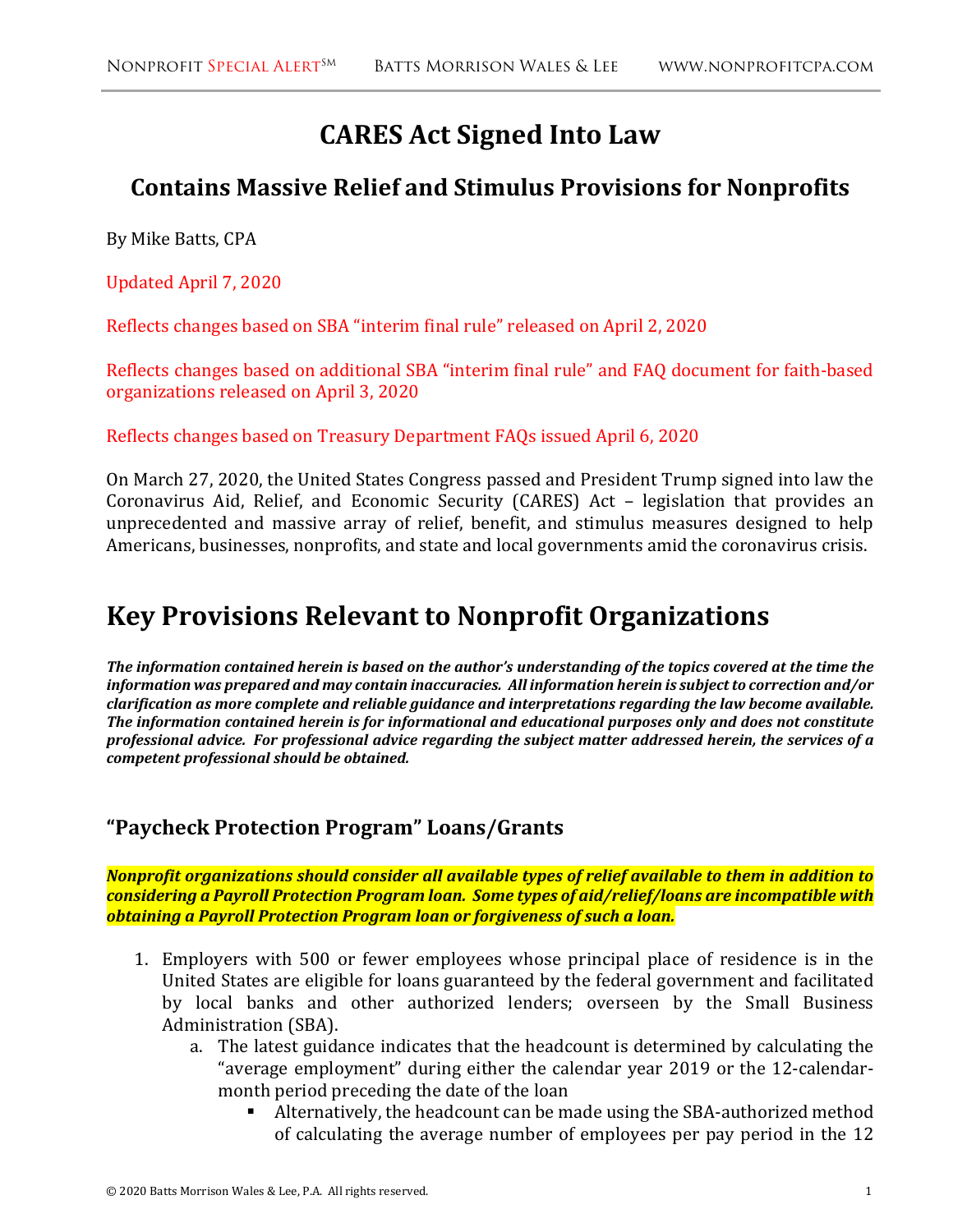completed calendar months prior to the date of the loan application (fulltime and part-time employees each count as one employee)

- b. Special rules for determining employee count apply to organizations with affiliates
	- SBA guidance states that affiliation rules do not apply to religious organizations whose affiliations exist as part of their religious exercise
	- Lenders are not required to verify borrowers' certifications about their affiliate relationships
- c. Each entity that has a federal employer identification number and employees (and that is not subject to the affiliation rules) will apply for its own loan
	- For entities that are subject to the affiliation rules, it is not clear whether the SBA permits one entity within an affiliated group to make a single application covering the applicant and other entities in the group
- 2. Eligible recipients include  $501(c)(3)$  tax-exempt organizations
	- a. SBA guidance clearly acknowledges and affirms participation by churches and religious organizations
		- An FAQ document issued by the SBA contains explicit assurances to faithbased organizations about matters related to religious exercise
		- The SBA's guidance does not include a requirement to submit a copy of the applicant's 501(c)(3) determination letter.
			- An FAQ issued by the SBA explicitly states that churches and their integrated auxiliaries are not required to have or obtain an IRS 501(c)(3) determination letter
- 3. Maximum loan amount is 2.5x the average monthly payroll costs for the one-year period preceding the date of the loan or \$10 million, whichever is less
	- a. SBA guidance permits use of either the 2019 calendar year or the 12-calendarmonth period preceding the date of the loan for measurement purposes
	- b. Special rules for measuring average monthly payroll costs apply to seasonal employers
	- c. Special rules for measuring average monthly payroll costs apply to employers not in existence for a full year prior to the loan date
	- d. Based on SBA guidance, BMWL believes that a reasonable method for calculating payroll costs for purposes of calculating the maximum loan amount is to include the following (This is for a loan application made in April 2020. We do not take the position that this is the best method or the only acceptable method.):
		- Gross wages from the calendar year 2019 or the 12-month period ended March 31, 2020 (before deductions for employee deferrals such as 401(k); health insurance; etc.)
			- We believe it is reasonable to include clergy housing allowance in gross wages for this purpose, but individual lenders and future guidance could dictate otherwise.
			- Do not include in this amount more than \$100,000 of cash compensation for any employee
				- o Employer-paid benefits described below may be included for employees with cash compensation in excess of \$100,000 in addition to the \$100,000 of cash compensation
			- Do not include in this amount any compensation paid to employees whose principal residence is outside the United States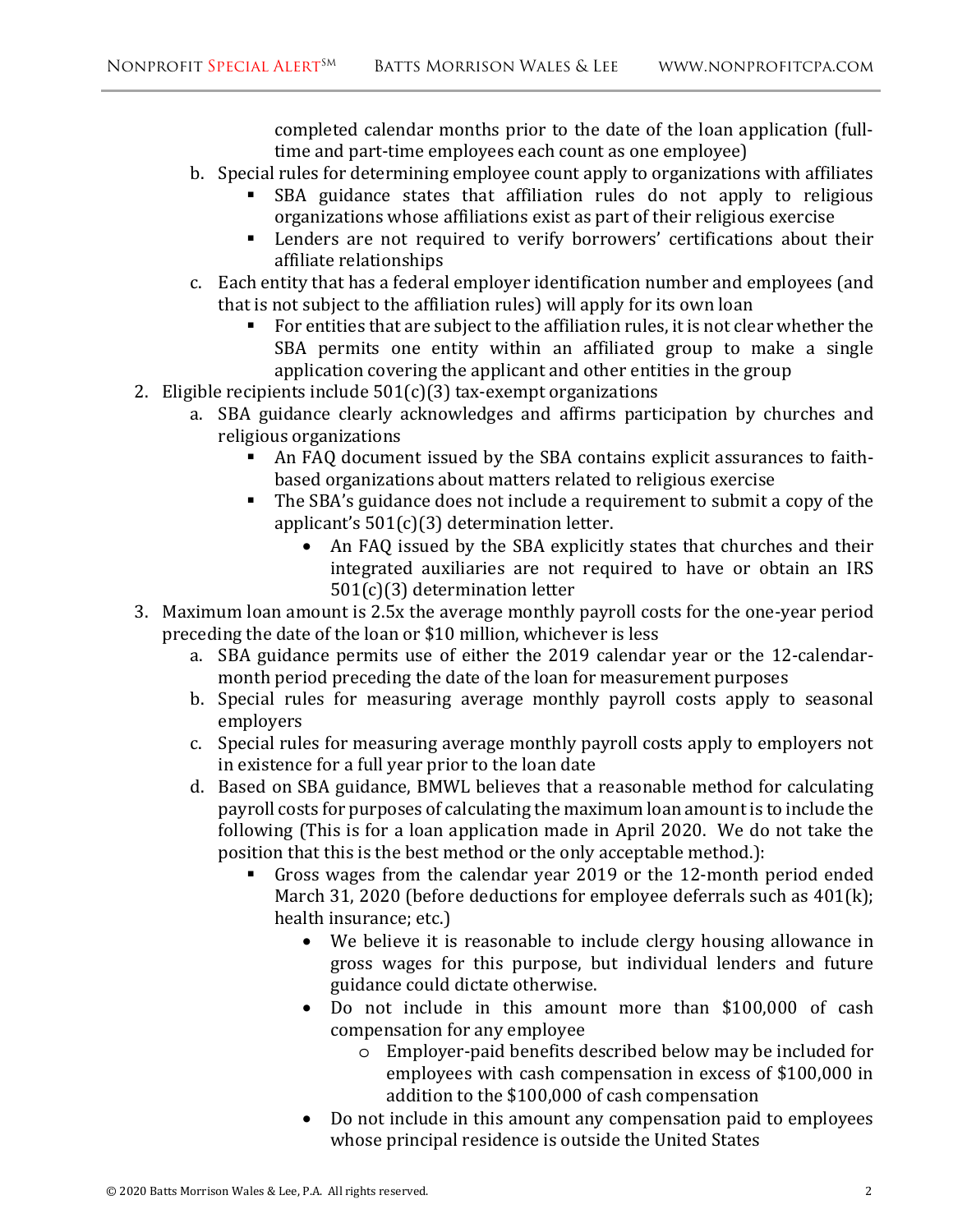- Do not include in this amount emergency sick leave or emergency family leave payments that qualify for a credit under the Families First Coronavirus Response Act
- Employer-paid health care benefits
- Employer-paid retirement benefits
- Employer-paid state and local taxes assessed on employee compensation (if any)
- e. Payments to individual independent contractors of the type typically reported on Form 1099 are not to be included in an organization's measurement of "payroll costs."
- f. The SBA guidelines provide some examples of the types of documentation required to be submitted to the lender to establish eligibility for a PPP loan, including payroll processor records and payroll tax filings
	- Payroll records from a Professional Employer Organization (PEO) are acceptable for a borrower whose employees are paid through a PEO
	- If the borrower doesn't have the above records, other supporting documentation may be submitted such as bank records, sufficient to demonstrate the qualifying payroll amount
- 4. Loan funds may be used for:
	- a. Payroll costs
		- The SBA guidelines impose a use restriction on the loan proceeds that was not clear in the CARES Act – at least 75% of PPP funds must be used for "payroll costs"
	- b. Group health care benefits and insurance premiums
	- c. Mortgage interest (but not principal)
	- d. Interest on other debt obligations incurred before February 15, 2020
	- e. Rent
	- f. Utilities
		- Consider utilizing a separate bank account for administration of loan funds to facilitate tracking the use of the funds
- 5. Loan underwriting requirements:
	- a. Borrower was in operation on February 15, 2020
	- b. Borrower had employees for whom it paid salaries and payroll taxes as of February 15, 2020
	- c. No personal guarantees and no collateral required
	- d. No recourse to any individuals unless the loan funds are used for an unauthorized purpose
	- e. Borrower must make a "good faith certification":
		- That the uncertainty of current economic conditions makes necessary the loan request to support the ongoing operations of the borrower.
		- Acknowledging that loan funds will be used to retain workers and maintain payroll or make mortgage payments, lease payments, and utility payments and specifically certifying that not more than 25% of loan proceeds may be used for non-payroll costs.
		- Acknowledging that the applicant will provide sufficient information to the lender in order for the lender to calculate loan forgiveness.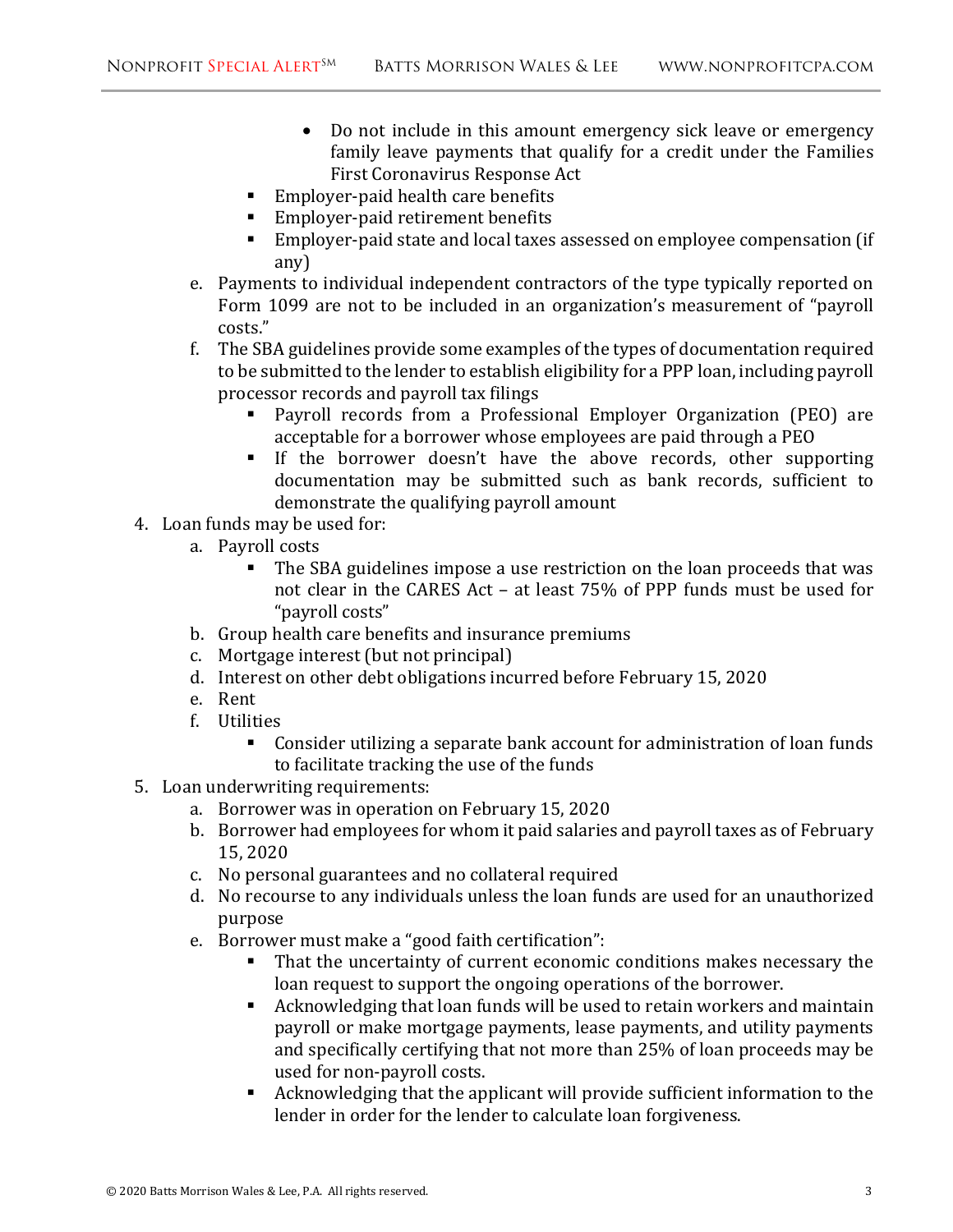- That the borrower does not have an application pending for a duplicative loan.
- During the period from February 15, 2020 through December 31, 2020, the borrower has not received a duplicative loan.
- 6. Loan forgiveness Other than the requirement to use the loan proceeds at least 75% for payroll costs, the recently-issued SBA guidance does not specifically address the detailed calculations of the loan forgiveness amount. The SBA has indicated that it will issue additional guidance in the future regarding the loan forgiveness calculations.
	- a. Borrower is eligible for forgiveness of the loan
	- b. Amount eligible for forgiveness is the amount spent during the 8-week period beginning on the date of the loan for:
		- Payroll costs
			- At least 75% of the loan forgiveness must be attributable to payroll costs
		- Mortgage interest payments for loans incurred before February 15, 2020
		- Rent for leasing arrangements in force before February 15, 2020
		- Utilities (including electricity, gas, water, transportation costs, telephone, or internet access for which service began before February 15, 2020)
			- Unverified reports exist that the SBA may allow some variation in the 8-week measurement period
	- c. Forgiveness amount is reduced by:
		- An amount calculated pursuant to a formula (with multiple variables) designed to measure whether the borrower reduced its workforce during a specific period in early 2020
			- (This is intended as an incentive to retain employees)
			- Special rules apply for seasonal employers
			- Re-hiring furloughed/laid off/terminated workers by June 30, 2020 can mitigate or eliminate the reduction in loan forgiveness that would otherwise apply due to a reduction in the work force
		- If salary or wages of an employee are reduced by more than 25% during the period February 15, 2020 through June 30, 2020, loan forgiveness is reduced by the amount of the salary or wage reduction in excess of 25%
	- d. Loan forgiveness is not taxable income
- 7. Terms of repayment for amount not forgiven
	- a. Payments deferred for 6 months
	- b. Maximum maturity of 2 years
	- c. 1% interest rate per annum
		- Accrued interest will be forgiven in proportion to the portion of the loan amount that is forgiven
	- d. No prepayment penalty

## **Expanded Unemployment Benefits**

- 1. Provides federal funding of expanded unemployment benefits
	- a. Appears to provide a flat amount of \$600 per week in addition to what an individual may qualify for under state unemployment systems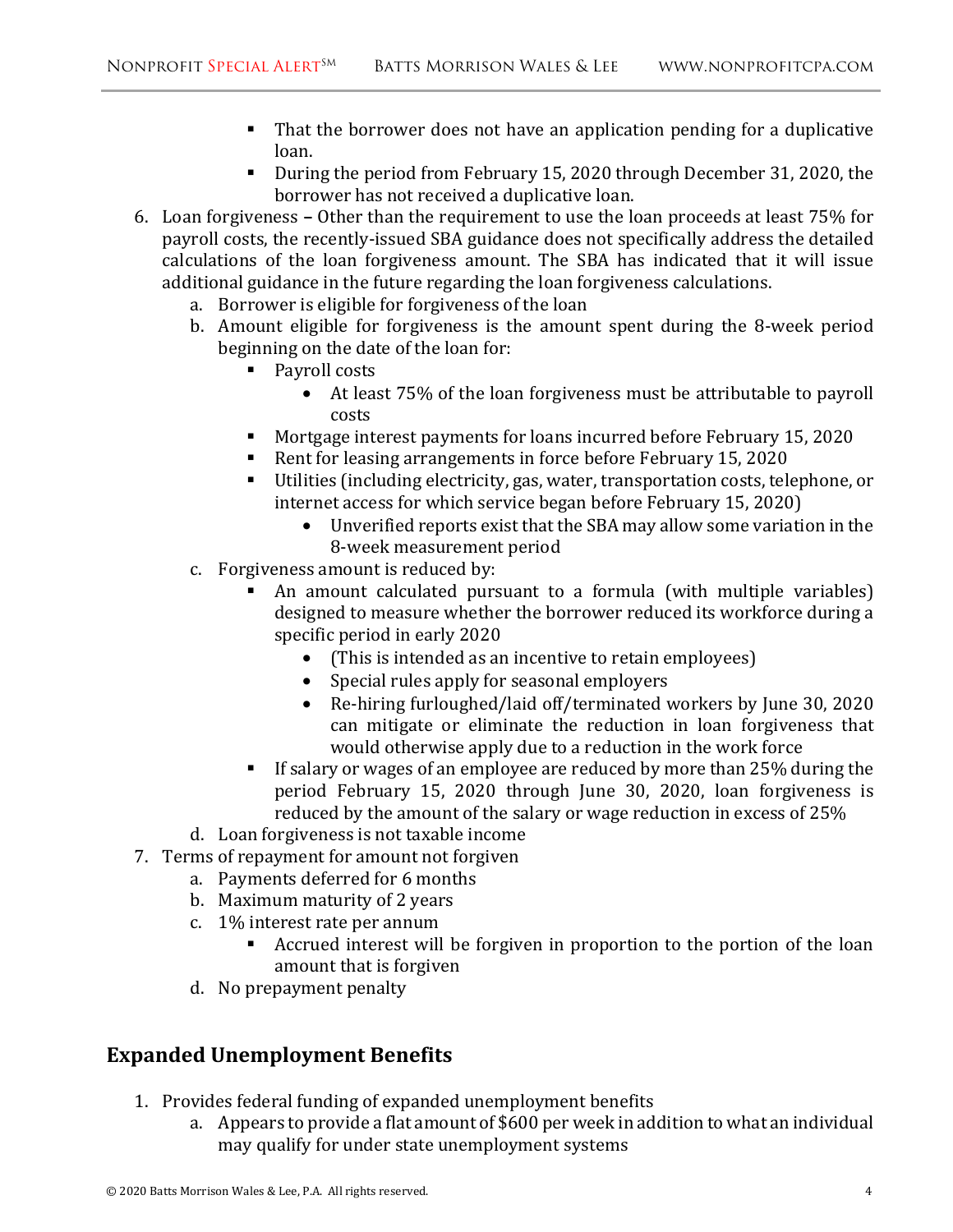- Expanded benefits funded by the federal government will be administered by state unemployment agencies
- b. Provides unemployment benefits to unemployed workers from churches, religious organizations, and small nonprofits where employment would not normally be covered under state unemployment law (understanding confirmed by US Senator's office)
	- Expanded benefits funded by the federal government will be administered by state unemployment agencies
- 2. Provides federal funding to assist nonprofits that have elected the reimbursement method for participation in state unemployment coverage
	- a. Expanded benefits funded by the federal government will be administered by state unemployment agencies

#### **Deferral of Payment of Employer's Share of Social Security Taxes**

- 1. Payment of employers' share of Social Security tax deposits due on or after the enactment date of the CARES Act and through December 31,2020 may be deferred
	- a. It appears that the deferrable portion of employer payroll taxes is limited to the 6.2% Social Security tax and does not include the 1.45% Medicare tax
	- b. Half is due by December 31, 2021
	- c. Remainder is due by December 31, 2022
- 2. No apparent employer size restrictions apply to this deferral option
- 3. This provision is not available to an employer who has had its debt forgiven in connection with the Paycheck Protection Program (described above)

### **Employee Retention Credit for Employers Subject to Closure or Substantial Revenue Loss**

- 1. Provides eligible employers including tax-exempt organizations a refundable credit against the employer's share of payroll taxes
	- a. Eligible employers must have carried on a trade or business during 2020 and satisfy one of two tests (for tax-exempt organizations, all operations of the organization are considered a trade or business for this purpose):
		- Have fully or partially suspended business operations due to orders from a governmental entity limiting commerce, travel, or group meetings; or
		- Experience a reduction in gross receipts of at least 50%
			- In any calendar quarter of 2020 as compared to the same calendar quarter of 2019
			- Until gross receipts for a calendar quarter of 2020 exceed 80% of the amount for the corresponding quarter of 2019
- 2. Credit is 50% of the first \$10,000 in wages per employee (including value of health plan benefits)
- 3. Credit is reduced by any credits claimed for emergency sick pay or emergency family leave pay under FFCRA (see separate Alert on FFCRA)